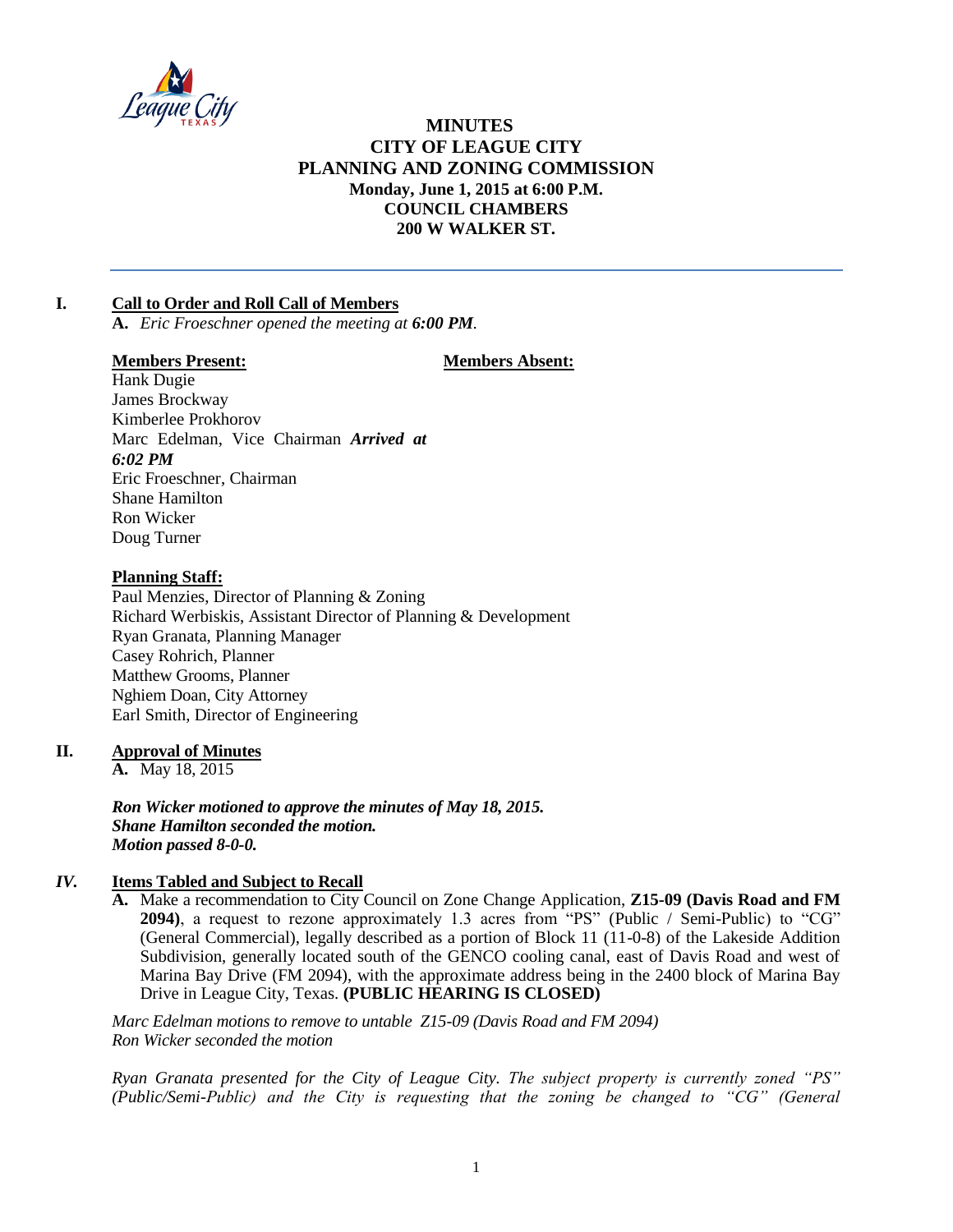*Commercial). On May, 18th, The Planning and Zoning Commission tabled this item due to concerns over the intensity of the proposed land use, incongruence with the Comprehensive Plan's Future Land Use Plan, and concerns over congestion and traffic flow. The Future Land Use Plan was not intended to provide specific guidance at the parcel level, but rather serve as a more general guide. The Planning and Zoning Commission also identified the possibility of converting the parcel into a park. The Parks Department does intend to retain a portion of the property along the GENCO canal for a proposed trail. There are no plans for a park due to its location; proximity to other businesses and nearby traffic. The Commission also had some concerns about traffic impacts. Traffic impacts are difficult to determine, as they are based off of the proposed use. Traffic impacts are not typically reviewed until the Site Plan Development Phase of a given project. According to City Ordinances, If a development meets certain requirements, they will be required to have a traffic impact analysis completed. This may also necessitate the need for surrounding roadway improvements. These would be required prior to the issuance of Occupancy Permits. "CG" is recommended by staff as adjacent properties are also zoned "CG" and there is also legal precedent which would discourage choosing another zoning classification. City Staff recommends approving Z15-09 (Davis Road and FM 2094).*

*CQ – Could you tell us what is being developed across the street?*

*RG – There is nothing currently being developed on this site. It is being graded and cleared to help facilitate its sale. There are no active permit applications on file for that site.* 

*CQ – Is the site zoned for "CG" (General Commercial"?*

*RG – The property is zoned for Residential use.* 

*CC – That site has been cleared twice in the past.* 

*CC – One concern is that if the site is developed as apartments or townhomes, traffic intensity will increase on that street. There is an existing 45,000 square foot property that exits out onto that street, and if a commercial property is developed there, it will significantly add to traffic.* 

*CC – There was an envisioning process that occurred three months earlier, and in that process, there was discussion of land-banking properties along major thoroughfares. The City Manager felt that this was a good idea for the future of the City. This piece of land is perfect for the City to maintain. It seems that the City is in a hurry to rezone and dispose of this property. If the Commission approves this rezone, then it shows support for this site becoming a commercial property.* 

*CC – The Amegy Bank has a cut-in for an adjacent commercial property built into the parking lot. It appears that a rezone to a commercial property could work out very well.* 

*CC – That is only if Amegy Bank is willing to share and provide an access easement. They may not be willing to provide an easement.* 

*CC – As in the previous case, it would be beneficial to see exact dimensions of the property with the portion allocated for the trail removed before making any decisions.*

*RG – The Parks Department is proposing to put in a ten foot wide trail that would run along the GENCO Canal pursuant to the Parks and Trails Master Plan. Staff can ascertain those dimensions. The size of the property will not change, as a trail can still cross a property zoned "CG" (General Commercial).* 

*CC – General Commercial makes the most sense for this particular piece of property. Land Banking may be the best idea, but is it the role of the Commissioners to land bank properties? If this request were*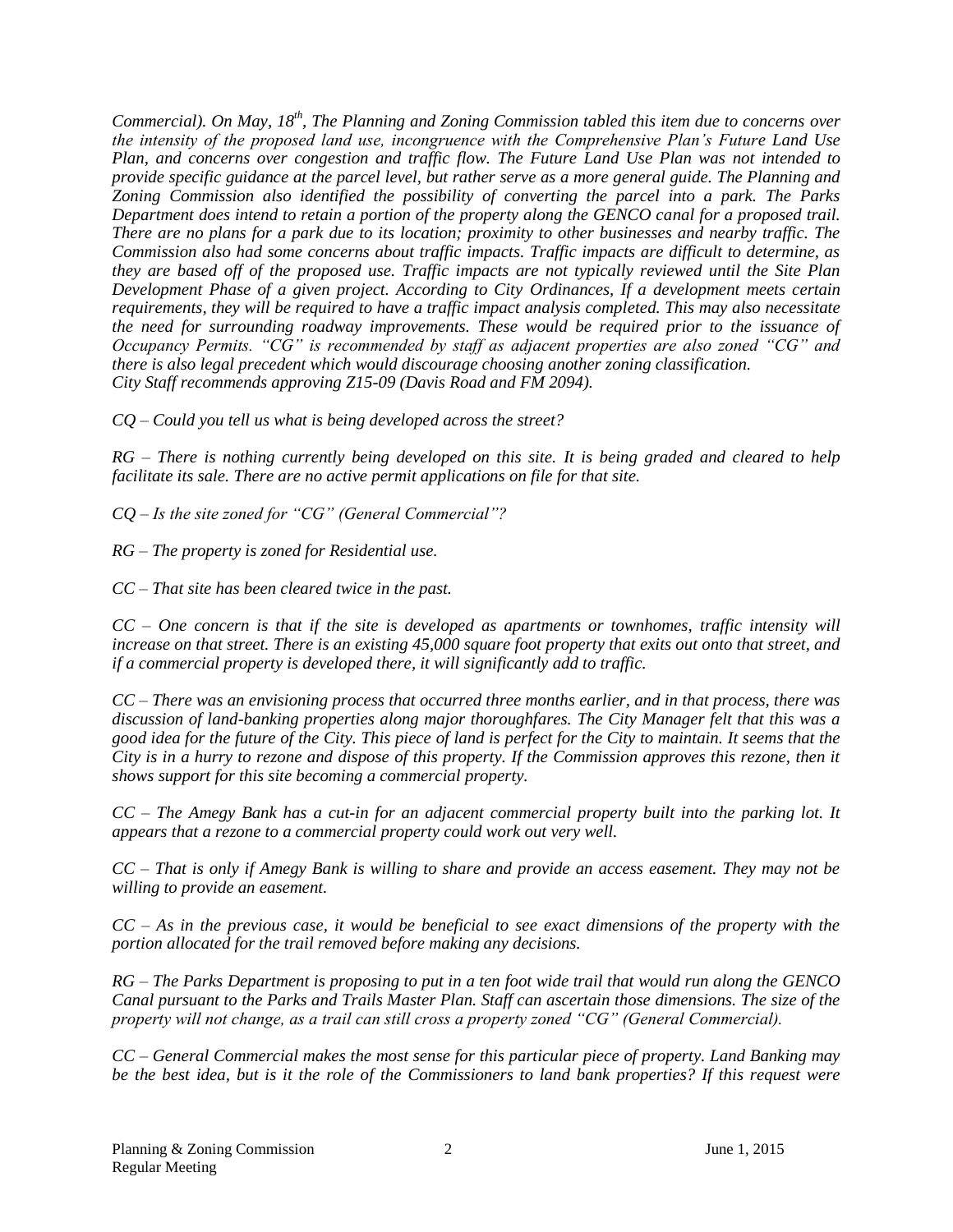*posed by a private applicant, it would likely be approved. However since this property is likely to be sold off, we are hesitant. For this reason, it should be approved.* 

*CQ – Is that a motion?*

*Hank Dugie motioned to approve Z15-09 (Davis Road and FM 2094) Hank Dugie withdrew motion to approve Z15-09 (Davis Road and FM 2094)*

*CC – The Planning and Zoning Commission would likely see an individual business attempting to rezone this property to "CG" (General Commercial) as a logical decision. However, as part of our Planning role, it is appropriate for us to not assist in the disposition of this property by changing the zoning. Based on the discussions held at the envisioning meeting, it is appropriate to maintain this piece of property as is.* 

*Hank Dugie motioned to approve Z15-09 (Davis Road and FM 2094) Shane Hamilton seconded the motion. Motion failed on a vote of 3-5-0 with Hank Dugie, Shane Hamilton and Eric Froeschner in favor and Marc Edelman, James Brockway, Kimberlee Prokhorov, Doug Turner and Ron Wicker opposed.* 

*Marc Edelman moved to deny with prejudice Z15-09 (Davis Road and FM 2094) James Brockway seconded the motion.* 

*Nghiem Doan (ND) – The denial of the motion to approve is in effect a denial. There is no need to motion to deny.* 

*CC – A denial negates the ability to come back within a year.* 

*ND – I believe that you are wanting to motion a denial with prejudice.* 

*Marc Edelman withdrew motion to deny Z15-09 (Davis Road and FM 2094) James Brockway withdrew the second.*

*Marc Edelman motioned to deny with prejudice Z15-09 (Davis Road and FM 2094) James Brockway seconded the motion.* 

*CQ – What does deny with prejudice mean exactly? Can this property not be rezoned at all, or only as "CG" (General Commercial)?* 

*ND – This would bar a future request to rezone this property "CG" (General Commercial) within the time frame of one year. My opinion and counsel is that given that this is a City initiated request, it would not make sense to tie the hands of the city by voting to deny with prejudice. This would prevent staff from being able to propose an alternative within that time-frame if one arises.* 

*CC – This would only be a recommendation to City Council and they make the final decision on this request. A denial would be one way of communicating our opinion on this matter.* 

*ND – Yes, that is a way to send a message to City Council.* 

*CC – Given our limited communication with City Council, it is important to say that we denied with prejudice as opposed to it not being approved, especially since this is only a recommendation and not final approval.*